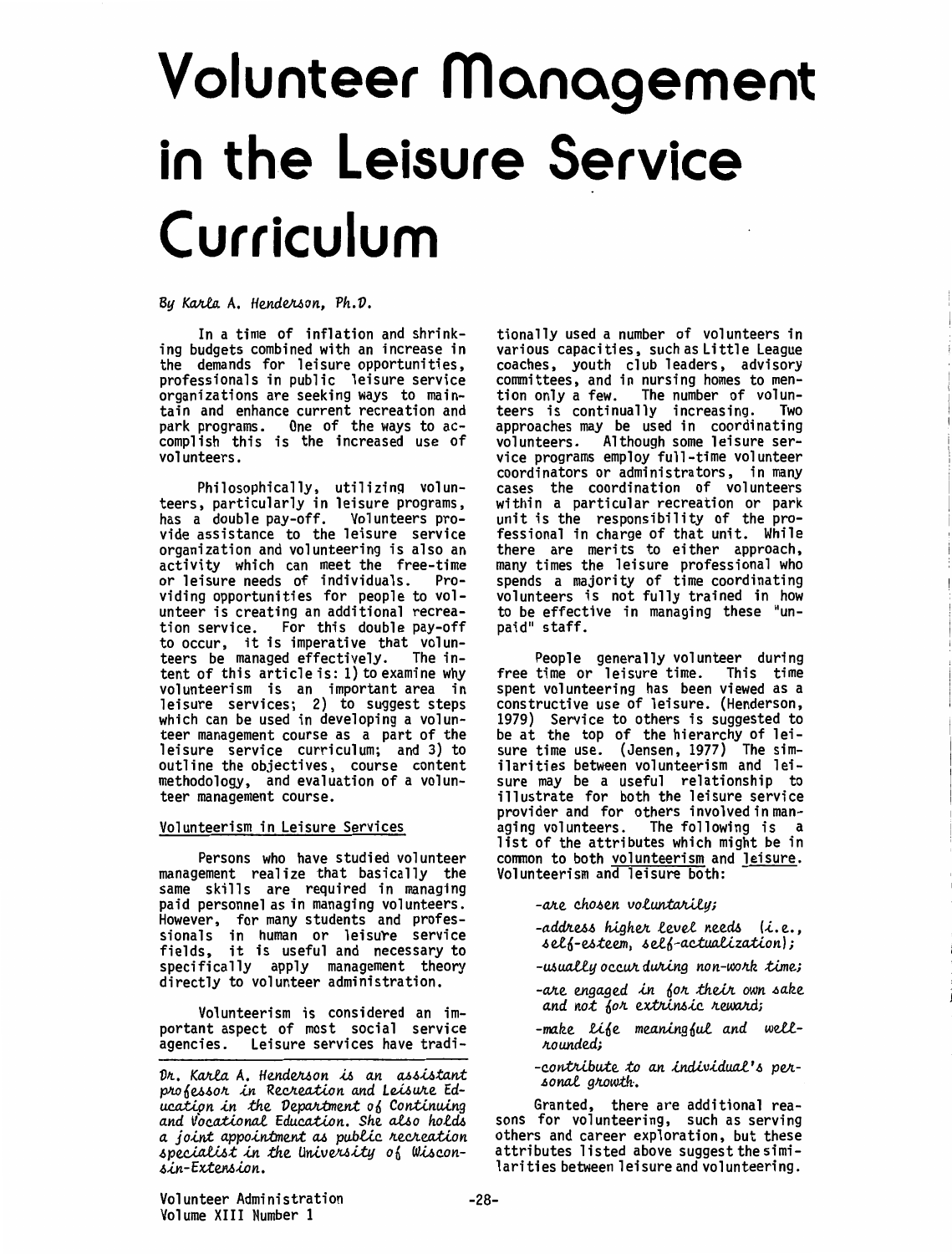In studying both volunteerism and<br>leisure from a professional standpoint. it is obvious that they are merging interdisciplinary or multi-disciplinary subjects. Pure research related to either topic is in the neophyte stages as both are phenomenon that are reviewed and discussed mainly as aspects of the contemporary American lifestyle. That is not to say that both have not been around since the beginning of civilization, but neither has merited extensive study until<br>the last half of this century. In a the last half of this century. In a<br>sense, the concepts of volunteerism and also of leisure have "come of age."

The interdisciplinary aspects of volunteerism and leisure enable them to have a meaningful emphasis in today's society. With the increased complexity of social and technological change, the search for personal meaning and identity, and the changing nature of work, achievement, and consumption, volunteerism and leisure in a holistic framework provide meaning in today's society. The holism suggests that all elements of life are interrelated. Aspects of leisure can be found in work, school, and religion, as well as in volunteerism. Thus, the need to manage volunteers optimally for the sake of the individual volunteer is becoming more apparent.

# Considerations for Volunteer Management

Volunteers today, compared to volun- teers of the past, have an important combination of better skills, higher education, more experience, increased leisure, and a desire to use all of these capacities. Certainly, the persons who supervise these volunteers should also have better management ski 11, a broader education regarding people and society, and more understanding of the importance of volunteerism and leisure. Many professional degree programs are beginning to design course work which includes volun-<br>teer administration. (Schwartz, 1978) teer administration. Most curriculums in leisure studies are designed to train and educate professionals to be supervisors, managers, and administrators. Personnel administration courses or units may or may not include volunteers. More emphasis is needed on "how to work with volunteers" as an aspect of the professional education program and as a part of the continuing professional education program of all human service professions, especially the leisure service fields.

If a college or university offers a major in volunteer administration, then students in various helping professions can take advantage of some course work that relates directly to volunteer administration. In colleges and universities where no formal major exists,<br>there are two alternatives. Volunteer there are two alternatives. administration could be handled as an integral aspect of personnel management within a specific course such as park administration; or a separate course could be developed for persons interested in specifically exploring volunteer management, such as a course entitled "Volunteer Programs in Leisure Services." (Henderson, 1978-1979) Whichever approach is taken, volunteerism and volunteer management is an aspect of human<br>services that is here to stay. Leisure services that is here to stay. service, as well as other social service areas, must develop curriculum which incorporate volunteers as one integral part of their philosophy and organization.

Marlene Wilson stated, "A good man-<br>" ager is an enabler of human resources. (Wilson, 1976) Whether a professional works with paid staff or with volunteers, that individual is a manager. A manager is someone who works with and through others to reach organizational goals.

Managers of volunteers have the<br>same kind of tasks and responsibilities<br>as do paid staff. Myths exist about Myths exist about volunteers which suggest that volunteers are much different than paid staff. Some people think you can't manage volunteers because you have no money with which to<br>"bargain." Others think using volunteers is like admitting inadequacy on the<br>part of the professional. Some profespart of the professional. sionals feel threatened by volunteers. These misconceptions and others can be discussed and dispelled if they are ad-<br>dressed in preparation classes and dressed in preparation classes planned experiences designed for persons who will be professional administrators involved with volunteers.

### Designing a Volunteer Management Course

Developing a course, a curriculum, a portion of a course, or a training session on volunteer management requires the consideration of several additional points. Tyler (1975) has suggested a method which may be helpful when applied to outlining a volunteer management program or course. Tyler assumes the educational program should be based on the needs of the learners and the objectives are based on the organization of learning experiences. In addition, he suggests curriculum or program development is a step-wide process. The four questions Tyler says should be asked in curriculum development are: l)what educational purposes (objectives) should be sought; 2) what educational experiences (course content) are likely to attain these purposes; 3) how can these educational experiences be effectively organized (method of teaching); and 4) how can we determine whether these purposes are attained ( evaluation). Based on these four steps in Tyler's model, aspects of volunteer management as a course or as a major component of a leisure service or human service curriculum will be discussed.

Volunteer Administration Volume XIII Number 1

-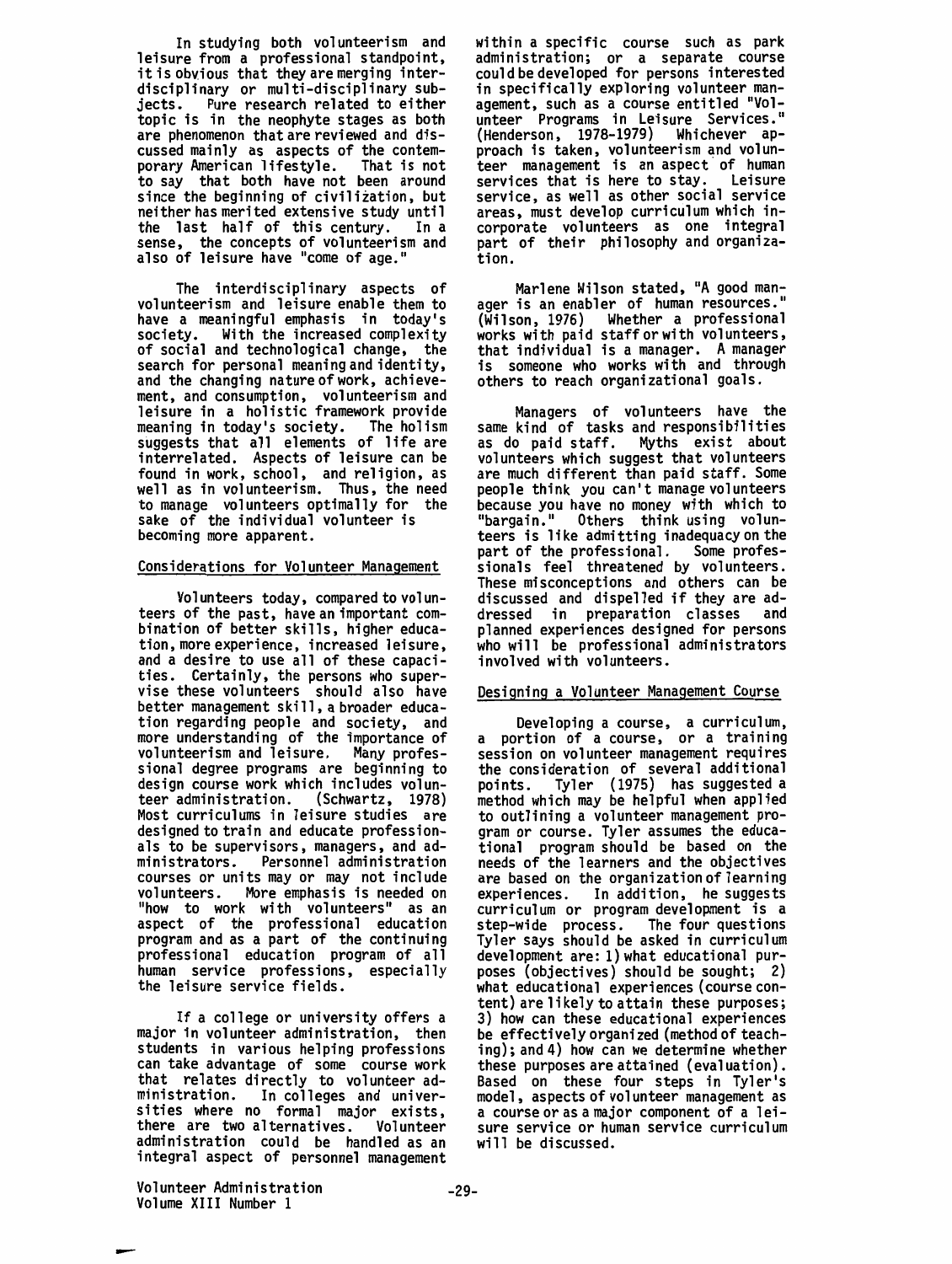## 1. Objectives

The source of the objectives or the course purposes is based upon what the student or learner needs and is interested in, what is required in the field of volun teer management, societal problems, and the subject area itself. In this case, the learner is whomever the volunteer management program is addressing  $-$  either college recreation, park or leisure students or the professional who is seeking additional continuing professional education.

Objectives are the basis for organi- zing learning experiences. Objectives address what "should be" in the manage-<br>ment of volunteers. These objectives can be very broad in nature or more narrowly<br>defined. Some educators and teachers Some educators and teachers have the opportunity to work side by side with their learners or students to determine the particular needs of students. In other cases, the empirical knowledge available and previous experiences of the educator may provide the basis for determining which objectives should be sought. Choosing educational objectives relates to how the student should think, feel, act as a result of the learning. A list of broad objectives which applytoa volunteer management course might include the following:

> The student will identify trends in the history and philosophy of volunteerism and relate these to the delivery of leisure services.

> The student will apply management concepts to administration of volunteer services recreation and leisure service agencies.

> The student will discuss and analyze techniques of recruiting, training, supervising, and evaluating volunteers.

> The student will investigate methods of working with voluntary advisory boards and committees and the use of community resources.

> The student will design volunteer job descriptions which can be used in leisure services.

The student will practice skills such as proposal writing, communication, and leadership techniques which are needed for effective and efficient volunteer management.

The student will develop problemsolving techniques as related to volunteer management.

The student will appreciate the role volunteers play in human and leisure service agencies.

In choosing objectives, the educa- tor should ask the following questions: Can the objectives result from learning?; Are the objectives feasible?; Are the objectives or purposes educationally attainable?; Will there be opportunities to use this learning?; Are the objectives consistent?; Will the attainment of objectives result in new or changed behaviors? Analyzing the objectives is a way to assure that the objectives are going to relate to the needs identified and to the area of volunteer management.

# 2. Education Course Content

To a great extent, the volunteer management course content will be dependent upon the philosophy of learning. Generally, there are two kinds of learn-<br>ing: training and education. Training ing: training and education. is the kind of learning in which the total pattern is given and learner follows exactly that which is taught. In future situations, the same learned pattern is used. Education, on the other hand, is the emphasis on trying to teach problem solving and alternative ways of thinking. Education extends beyond-the time something is taught. Education emphasizes that learning is dynamic and not just repeated patterns. In general, the learning needed for volunteer administration can be a combination of both education and training emphasis. Aspects of administrative procedures and some specific techniques taught are considered<br>training elements. The skills needed training elements. for human services require problem-solving skills which encompass the realm of education.

Any kind of learning takes place only when an individual learner or student relates to an experience. The course content of volunteer management should include opportunities to explore skills, knowledges, values or attitudes, and concepts.

Examples of topics which might be explored in a core volunteer management course might include:

- 1. What is volunteerism?
- 2. Trends/history of volunteers
- 3. Volunteerism and leisure
- 4. Volunteerism and the women's movement
- 5. Voluntary Action Centers and oth- er volunteer and community or-
- 6. Roles of volunteer coordinators/ managers 7. Goal setting/objective writing
- 
- 8. Organizational behavior
- 9. Needs assessment
- 10. Using job descriptions 11. Recruiting volunteers
- 
- 12. Placing volunteers

Volunteer Administration Volume XIII Number 1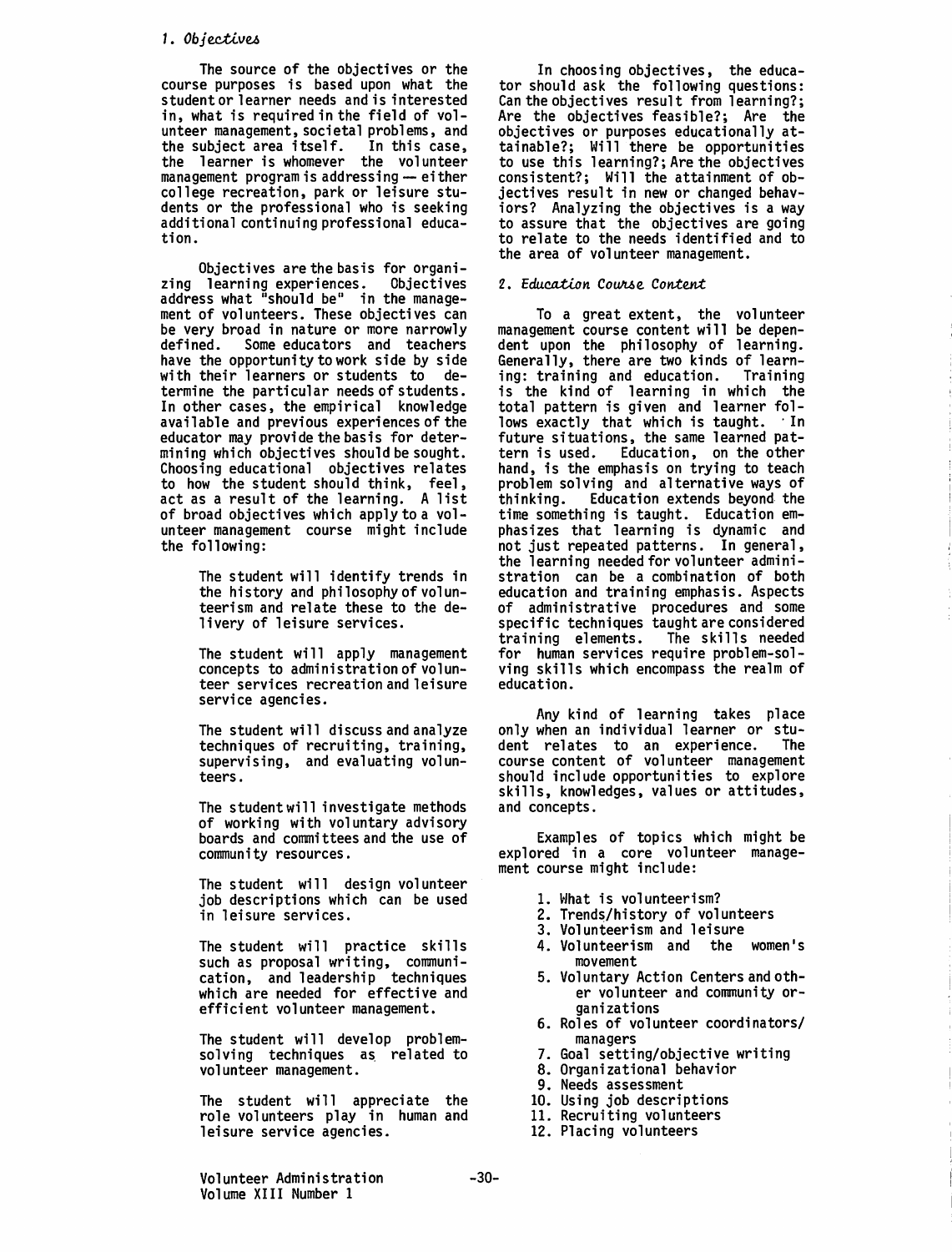- 13. Motivating volunteers
- 14. Supervising volunteers
- 15. Orientating and training volunteers
- 16. Communication
- 17. Legal aspects of volunteerism
- 18. Group processes
- 19. Problem solving
- 20. Rewarding/recognizing volunteers
- 21. Working with paid and unpaid staff
- 22. Volunteers in leisure activities
- 23. Proposal writing
- 24. Volunteer boards and committees
- 25. Evaluating volunteer programs
- 26. Record keeping
- 27. The future of volunteerism

These learning experiences should evoke the desired behavior (i.e., better volunteer management), give the learner an active involvement, deal with the content of volunteer management, and give<br>the learner an opportunity for achieve-<br>ment and satisfaction.

3. Organizing *Educational* Methods

The course content is of little benefit until it is organized into directed learning experiences. This involves the development of specific and general methods for teaching and learning. The criteria for this organization is integrated, sequenced experiences. An example of a specific sequential learning experience would be having students read about leadership styles, discuss these in class, role play the styler, and, finally, have students write a reaction to their own analysis of a personal leadership style.

In addition to the traditional edu-<br>cational approaches of reading written materials, lectures, tests and class discussions, there are a number of educational methods which may be used in a volunteer management course. These include:

> Guest speakers who are volunteer coordinators/managers.

Students actually volunteering in the community in conjunction with the class.

Students interviewing human or leisure service professionals in the community in regard to the volunteer manager's roles.

Writing a volunteer handbook or manual as an individual or group project.

Role play interviewing/orienting sessions in class.

Using case studies for problem solving discussions.

Each student write a case study of a situation which might happen in volunteer management.

Write and/or analyze volunteer job descriptions.

Analyze personal communication skills via a short paper.

Write a grant proposal **(as a** group or individual) for funding a volunteer program in an agency - include statement of the problem, objectives, plans, budget, method of evaluation.

Write a program proposal for using<br>volunteers in a human leisure service agency (include philosophy of volunteering, objectives, recruitment techniques, job description, a training plan, record-keeping system, evaluation techniques).

Design a recruitment brochure or poster.

Develop 100 ways to recognize and reward volunteers.

Visit a human or leisure service agency and analyze their board and/ or committee structure.

Analyze the component of effective training by attending volunteer training meetings.

Students write a written evaluation of their potential as volunteer coordinators.

Because volunteer management in- volves both broad and specific skills, the methods used in the course should provide opportunities for broadening and deepening the subject matter. These experiences should provide both specific and general information and address both<br>real and abstract concepts. A variety real and abstract concepts. of methods are necessary because managing volunteer experiences requires an interdisciplinary approach with a variety of skills and expertise required.

# *4. Evai.uailon*

The last aspect in the course de- velopment is evaluation. Evaluation is the process of determining the value or worth of something relative to the given purposes or objectives. Evaluation generally includes examining the behavior changes using some kind of collection method, relating the changes to the stated objectives, and making judgments about the overall value of the course.

Evaluation methods might include knowledge tests, evaluation of specific skills, observation of skills, noted attitude changes, or by written or oral evaluation of specific individual and class projects.

Volunteer Administration Volume XIII Number 1